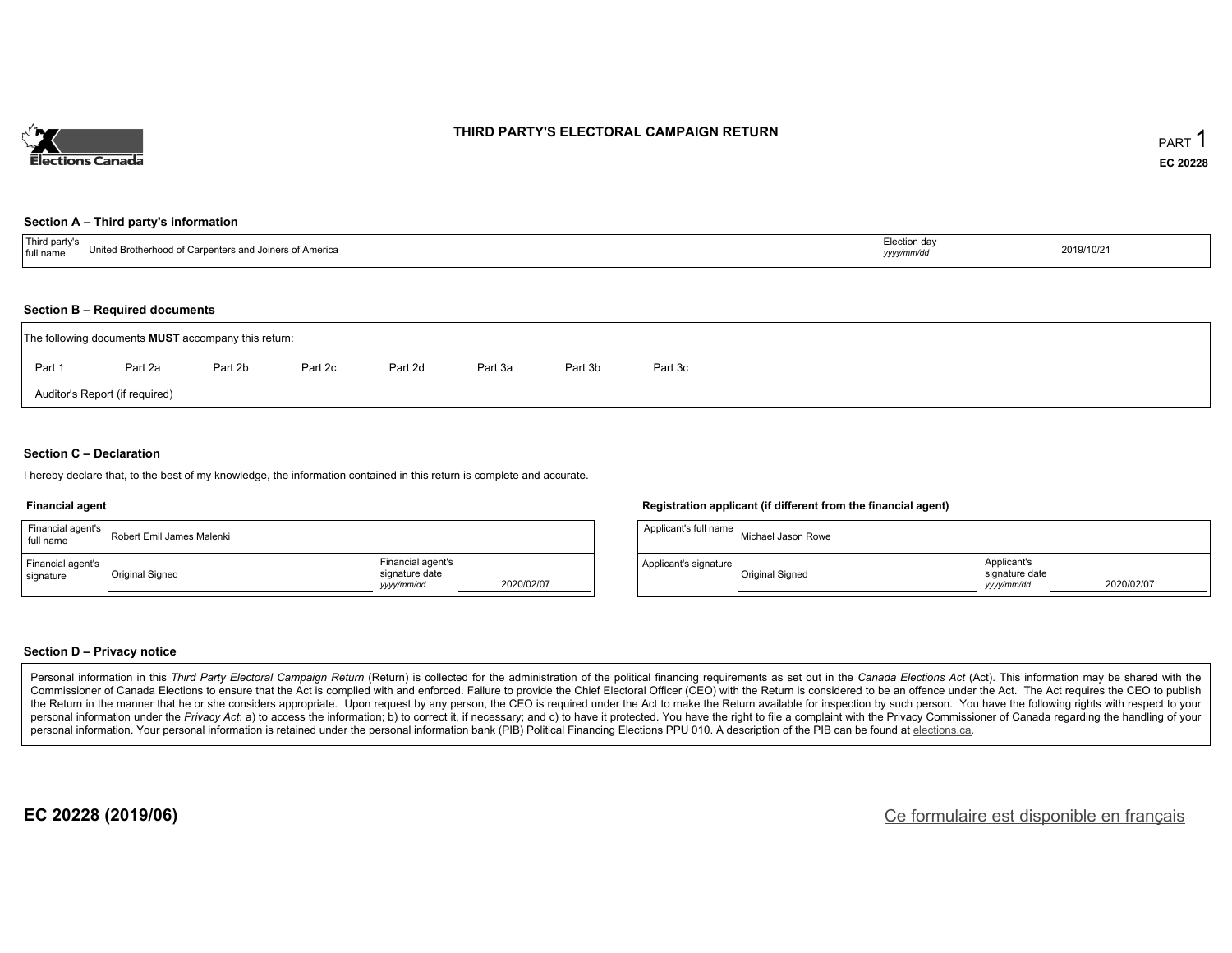

### **THIRD PARTY'S ELECTORAL CAMPAIGN RETURN HIRD PARTY'S ELECTORAL CAMPAIGN RETURN<br>Statement of monetary contributions received PART 2a PART 2a**

**EC 20228**

| No. | Full name                                                                           | <b>Street</b><br>no.                          | <b>Street</b>                                    | Apt. | City | Prov./<br>Terr. | Postal<br>code | Date<br>received                                                               | Individual | <b>Business /</b><br>Commercial<br>organization | Government | Trade union | Corporation<br>without share<br>capital | Unincorporated<br>organization or<br>association |
|-----|-------------------------------------------------------------------------------------|-----------------------------------------------|--------------------------------------------------|------|------|-----------------|----------------|--------------------------------------------------------------------------------|------------|-------------------------------------------------|------------|-------------|-----------------------------------------|--------------------------------------------------|
|     |                                                                                     |                                               |                                                  |      |      |                 |                | yyyy/mm/dd                                                                     | \$         | \$                                              | \$         | \$          | \$                                      | \$                                               |
|     |                                                                                     |                                               |                                                  |      |      |                 |                |                                                                                |            |                                                 |            |             |                                         |                                                  |
|     |                                                                                     |                                               |                                                  |      |      |                 |                |                                                                                |            |                                                 |            |             |                                         |                                                  |
|     |                                                                                     |                                               |                                                  |      |      |                 |                |                                                                                |            |                                                 |            |             |                                         |                                                  |
|     |                                                                                     |                                               |                                                  |      |      |                 |                |                                                                                |            |                                                 |            |             |                                         |                                                  |
|     |                                                                                     |                                               |                                                  |      |      |                 |                |                                                                                |            |                                                 |            |             |                                         |                                                  |
|     |                                                                                     |                                               |                                                  |      |      |                 |                |                                                                                |            |                                                 |            |             |                                         |                                                  |
|     |                                                                                     |                                               |                                                  |      |      |                 |                |                                                                                |            |                                                 |            |             |                                         |                                                  |
|     |                                                                                     |                                               |                                                  |      |      |                 |                |                                                                                |            |                                                 |            |             |                                         |                                                  |
|     |                                                                                     |                                               |                                                  |      |      |                 |                |                                                                                |            |                                                 |            |             |                                         |                                                  |
|     |                                                                                     |                                               |                                                  |      |      |                 |                |                                                                                |            |                                                 |            |             |                                         |                                                  |
|     |                                                                                     |                                               |                                                  |      |      |                 |                |                                                                                |            |                                                 |            |             |                                         |                                                  |
|     |                                                                                     |                                               |                                                  |      |      |                 |                |                                                                                |            |                                                 |            |             |                                         |                                                  |
|     |                                                                                     |                                               |                                                  |      |      |                 |                |                                                                                |            |                                                 |            |             |                                         |                                                  |
|     |                                                                                     |                                               |                                                  |      |      |                 |                |                                                                                |            |                                                 |            |             |                                         |                                                  |
|     |                                                                                     |                                               |                                                  |      |      |                 |                | Totals carried forward from previous page \$                                   |            |                                                 |            |             |                                         |                                                  |
|     |                                                                                     |                                               |                                                  |      |      |                 |                | Total amount of monetary contributions by contributors who gave over \$200 (A) |            |                                                 |            |             |                                         |                                                  |
|     | Number of contributors who gave over \$200                                          |                                               |                                                  |      |      |                 |                |                                                                                |            |                                                 |            |             |                                         |                                                  |
|     | Total amount of monetary contributions by contributors who gave \$200 or less $(B)$ |                                               |                                                  |      |      |                 |                |                                                                                |            |                                                 |            |             |                                         |                                                  |
|     |                                                                                     | Number of contributors who gave \$200 or less |                                                  |      |      |                 |                |                                                                                |            |                                                 |            |             |                                         |                                                  |
|     |                                                                                     |                                               | Total amount of all monetary contributions (A+B) |      |      |                 |                |                                                                                |            |                                                 |            |             |                                         |                                                  |
|     |                                                                                     |                                               |                                                  |      |      |                 |                | Number of contributors who gave monetary contributions                         |            |                                                 |            |             |                                         |                                                  |

|  | Thira<br>party | United Brotherhood of Carpenters and Joiners of America | on dav<br>,,,,, | 2019/10/21 | Page |  | $\cdot$ |  |
|--|----------------|---------------------------------------------------------|-----------------|------------|------|--|---------|--|
|--|----------------|---------------------------------------------------------|-----------------|------------|------|--|---------|--|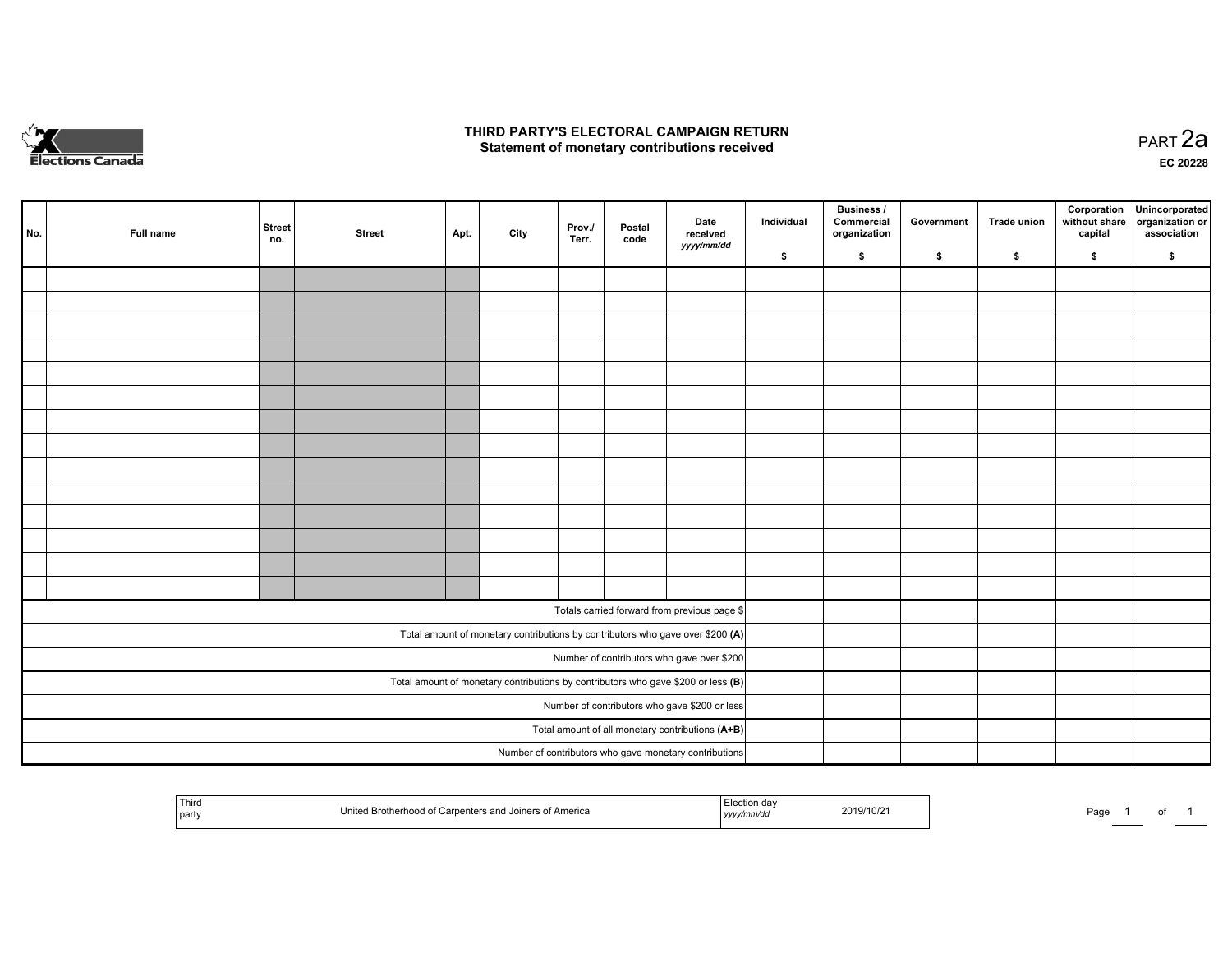

# **THIRD PARTY'S ELECTORAL CAMPAIGN RETURN**  THIRD PARTY'S ELECTORAL CAMPAIGN RETURN<br>Statement of non-monetary contributions received

| No. | Full name | <b>Street</b><br>no.                                 | <b>Street</b> | Apt. | City | Prov./<br>Terr. | Postal<br>code | Date<br>received                                                                        | Individual | <b>Business /</b><br>Commercial<br>organization | Government | <b>Trade union</b> | capital | Corporation Unincorporated<br>without share organization or<br>association |
|-----|-----------|------------------------------------------------------|---------------|------|------|-----------------|----------------|-----------------------------------------------------------------------------------------|------------|-------------------------------------------------|------------|--------------------|---------|----------------------------------------------------------------------------|
|     |           |                                                      |               |      |      |                 |                | yyyy/mm/dd                                                                              | \$         | $\mathbf{s}$                                    | \$         | \$                 | \$      | \$                                                                         |
|     |           |                                                      |               |      |      |                 |                |                                                                                         |            |                                                 |            |                    |         |                                                                            |
|     |           |                                                      |               |      |      |                 |                |                                                                                         |            |                                                 |            |                    |         |                                                                            |
|     |           |                                                      |               |      |      |                 |                |                                                                                         |            |                                                 |            |                    |         |                                                                            |
|     |           |                                                      |               |      |      |                 |                |                                                                                         |            |                                                 |            |                    |         |                                                                            |
|     |           |                                                      |               |      |      |                 |                |                                                                                         |            |                                                 |            |                    |         |                                                                            |
|     |           |                                                      |               |      |      |                 |                |                                                                                         |            |                                                 |            |                    |         |                                                                            |
|     |           |                                                      |               |      |      |                 |                |                                                                                         |            |                                                 |            |                    |         |                                                                            |
|     |           |                                                      |               |      |      |                 |                |                                                                                         |            |                                                 |            |                    |         |                                                                            |
|     |           |                                                      |               |      |      |                 |                |                                                                                         |            |                                                 |            |                    |         |                                                                            |
|     |           |                                                      |               |      |      |                 |                |                                                                                         |            |                                                 |            |                    |         |                                                                            |
|     |           |                                                      |               |      |      |                 |                |                                                                                         |            |                                                 |            |                    |         |                                                                            |
|     |           |                                                      |               |      |      |                 |                |                                                                                         |            |                                                 |            |                    |         |                                                                            |
|     |           |                                                      |               |      |      |                 |                |                                                                                         |            |                                                 |            |                    |         |                                                                            |
|     |           |                                                      |               |      |      |                 |                |                                                                                         |            |                                                 |            |                    |         |                                                                            |
|     |           |                                                      |               |      |      |                 |                | Totals carried forward from previous page \$                                            |            |                                                 |            |                    |         |                                                                            |
|     |           |                                                      |               |      |      |                 |                | Total amount of non-monetary contributions by contributors who gave over \$200 (A)      |            |                                                 |            |                    |         |                                                                            |
|     |           |                                                      |               |      |      |                 |                | Number of contributors who gave over \$200                                              |            |                                                 |            |                    |         |                                                                            |
|     |           |                                                      |               |      |      |                 |                | Total amount of non-monetary contributions by contributors who gave \$200 or less $(B)$ |            |                                                 |            |                    |         |                                                                            |
|     |           | Number of contributors who gave \$200 or less        |               |      |      |                 |                |                                                                                         |            |                                                 |            |                    |         |                                                                            |
|     |           | Total amount of all non-monetary contributions (A+B) |               |      |      |                 |                |                                                                                         |            |                                                 |            |                    |         |                                                                            |
|     |           |                                                      |               |      |      |                 |                |                                                                                         |            |                                                 |            |                    |         |                                                                            |
|     |           |                                                      |               |      |      |                 |                | Number of contributors who gave non-monetary contributions                              |            |                                                 |            |                    |         |                                                                            |

| Third<br><b>America</b><br>ווה הו<br>  party<br>  <i>yyyy</i> | 2019/10/2 | Page |  |  |  |
|---------------------------------------------------------------|-----------|------|--|--|--|
|---------------------------------------------------------------|-----------|------|--|--|--|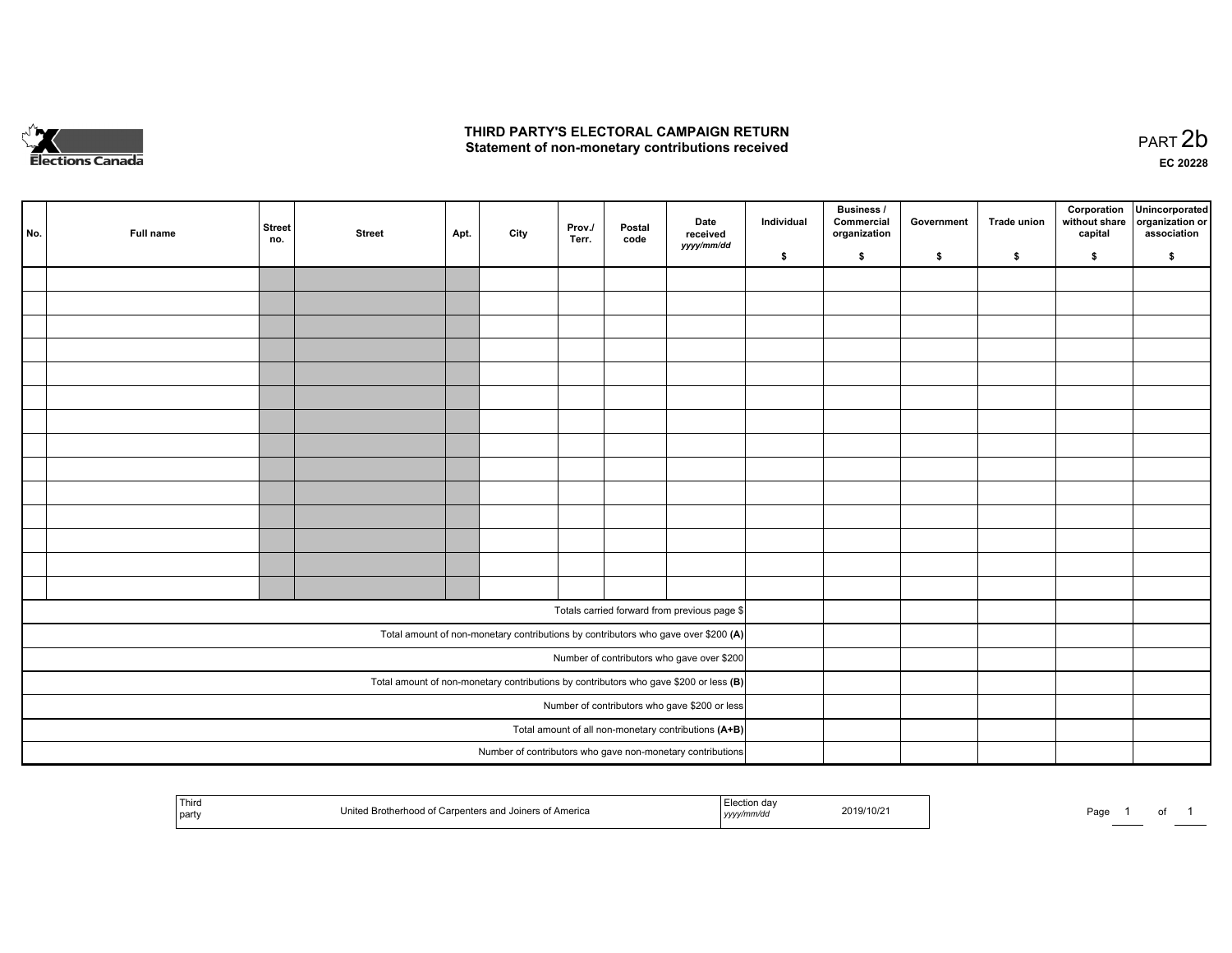

## **THIRD PARTY'S ELECTORAL CAMPAIGN RETURN STATE:** PRACT OF OPPRESS TO PART 2C STATE STATE STATE STATE STATE STATE STATE STATE STATE STATE STATE STATE STA<br>PART 2C Statement of operating loans received

**EC 20228**

| No. | Full name                                                         | <b>Street</b><br>no.            | <b>Street</b> | Apt. | City | Prov./<br>Terr. | Postal<br>code | Date<br>received                                             | Individual | <b>Business /</b><br>Commercial<br>organization | Government | Trade union | Corporation<br>capital | Unincorporated<br>without share organization or<br>association |
|-----|-------------------------------------------------------------------|---------------------------------|---------------|------|------|-----------------|----------------|--------------------------------------------------------------|------------|-------------------------------------------------|------------|-------------|------------------------|----------------------------------------------------------------|
|     |                                                                   |                                 |               |      |      |                 |                | yyyy/mm/dd                                                   | \$         | \$                                              | \$         | \$          | \$                     | \$                                                             |
|     |                                                                   |                                 |               |      |      |                 |                |                                                              |            |                                                 |            |             |                        |                                                                |
|     |                                                                   |                                 |               |      |      |                 |                |                                                              |            |                                                 |            |             |                        |                                                                |
|     |                                                                   |                                 |               |      |      |                 |                |                                                              |            |                                                 |            |             |                        |                                                                |
|     |                                                                   |                                 |               |      |      |                 |                |                                                              |            |                                                 |            |             |                        |                                                                |
|     |                                                                   |                                 |               |      |      |                 |                |                                                              |            |                                                 |            |             |                        |                                                                |
|     |                                                                   |                                 |               |      |      |                 |                |                                                              |            |                                                 |            |             |                        |                                                                |
|     |                                                                   |                                 |               |      |      |                 |                |                                                              |            |                                                 |            |             |                        |                                                                |
|     |                                                                   |                                 |               |      |      |                 |                |                                                              |            |                                                 |            |             |                        |                                                                |
|     |                                                                   |                                 |               |      |      |                 |                |                                                              |            |                                                 |            |             |                        |                                                                |
|     |                                                                   |                                 |               |      |      |                 |                |                                                              |            |                                                 |            |             |                        |                                                                |
|     |                                                                   |                                 |               |      |      |                 |                |                                                              |            |                                                 |            |             |                        |                                                                |
|     |                                                                   |                                 |               |      |      |                 |                |                                                              |            |                                                 |            |             |                        |                                                                |
|     |                                                                   |                                 |               |      |      |                 |                |                                                              |            |                                                 |            |             |                        |                                                                |
|     |                                                                   |                                 |               |      |      |                 |                |                                                              |            |                                                 |            |             |                        |                                                                |
|     |                                                                   |                                 |               |      |      |                 |                | Totals carried forward from previous page \$                 |            |                                                 |            |             |                        |                                                                |
|     |                                                                   |                                 |               |      |      |                 |                | Total amount of loans by lenders who provided over \$200 (A) |            |                                                 |            |             |                        |                                                                |
|     |                                                                   |                                 |               |      |      |                 |                | Number of lenders who provided over \$200                    |            |                                                 |            |             |                        |                                                                |
|     | Total amount of loans by lenders who provided \$200 or less $(B)$ |                                 |               |      |      |                 |                |                                                              |            |                                                 |            |             |                        |                                                                |
|     | Number of lenders who provided \$200 or less                      |                                 |               |      |      |                 |                |                                                              |            |                                                 |            |             |                        |                                                                |
|     |                                                                   | Total amount of all loans (A+B) |               |      |      |                 |                |                                                              |            |                                                 |            |             |                        |                                                                |
|     |                                                                   |                                 |               |      |      |                 |                | Number of all lenders who provided loans                     |            |                                                 |            |             |                        |                                                                |

|  | ' Third<br>party | ; of America | ,,,, | 2019/10/21 | Page |  | . |  |
|--|------------------|--------------|------|------------|------|--|---|--|
|--|------------------|--------------|------|------------|------|--|---|--|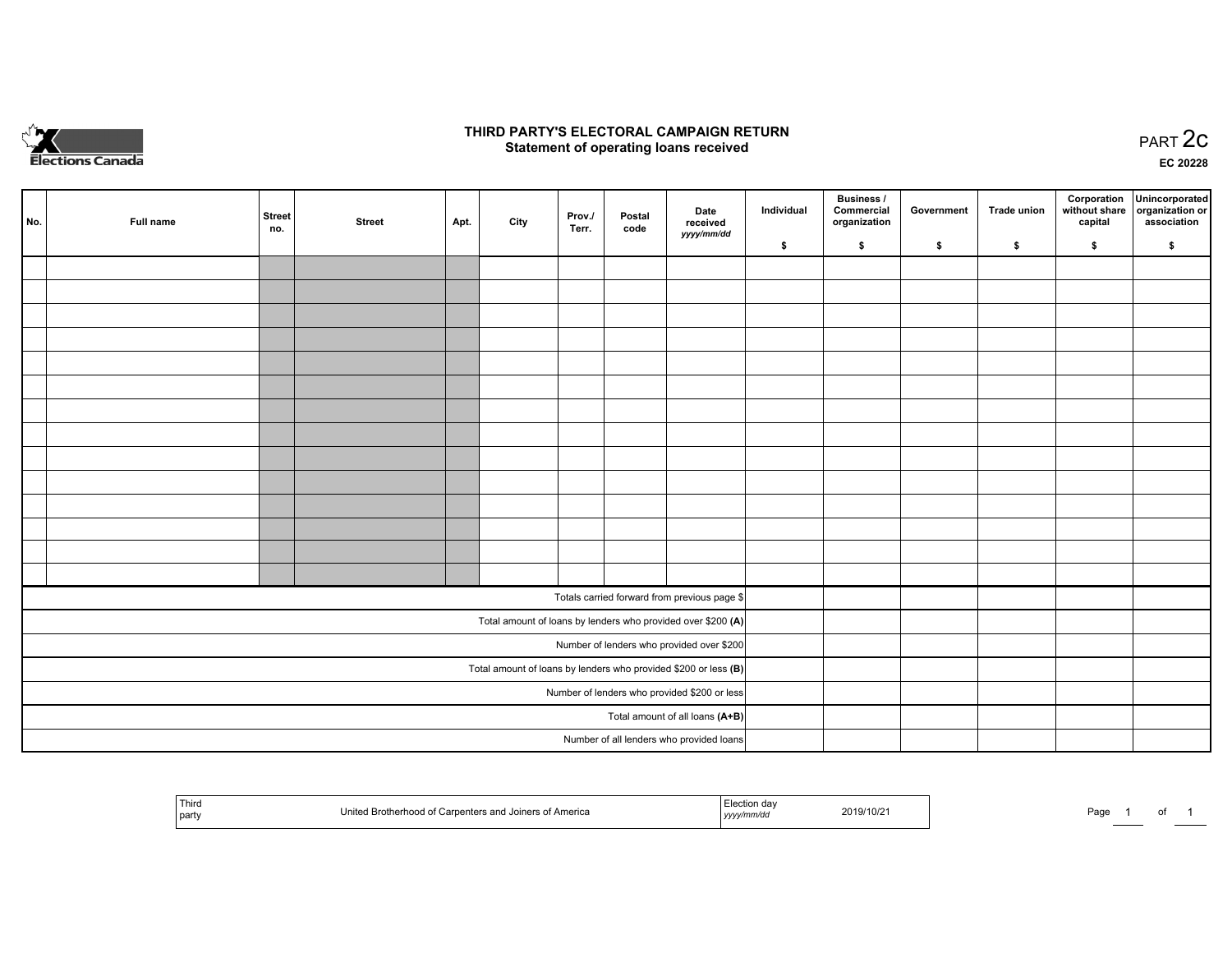

# **THIRD PARTY'S ELECTORAL CAMPAIGN RETURN S** ELECTORAL CAMPAIGN RETURN<br>Summary of inflows PART 2d

| No.   | Type of contributor / lender                    | <b>Monetary</b><br>contributions<br>(Part 2a) | Non-monetary<br>contributions<br>(Part 2b) | Loans<br>(Part 2c) | <b>Total</b> | Number of<br>contributors and<br>lenders |
|-------|-------------------------------------------------|-----------------------------------------------|--------------------------------------------|--------------------|--------------|------------------------------------------|
|       |                                                 | \$                                            | \$                                         | \$                 | \$           |                                          |
| 1.    | Individuals                                     |                                               |                                            |                    |              |                                          |
|       | 2. Businesses / Commercial organizations        |                                               |                                            |                    |              |                                          |
| 3.    | Governments                                     |                                               |                                            |                    |              |                                          |
| 4.    | Trade unions                                    |                                               |                                            |                    |              |                                          |
|       | 5. Corporations without share capital           |                                               |                                            |                    |              |                                          |
|       | 6. Unincorporated organizations or associations |                                               |                                            |                    |              |                                          |
|       | 7.   Total (items 1 to 6)                       |                                               |                                            |                    |              |                                          |
| Total |                                                 |                                               |                                            |                    |              |                                          |
|       | 8. Amount of third party's resources used       |                                               |                                            |                    |              |                                          |
| 9.    | Grand total (items 7 and 8)                     |                                               |                                            |                    |              |                                          |

| Third<br>⊟lection dav<br>Carpenters and Joiners of America<br>Brotherhood of<br>United<br>party<br>yyyy/mm/dd | 2019/10/2 |
|---------------------------------------------------------------------------------------------------------------|-----------|
|---------------------------------------------------------------------------------------------------------------|-----------|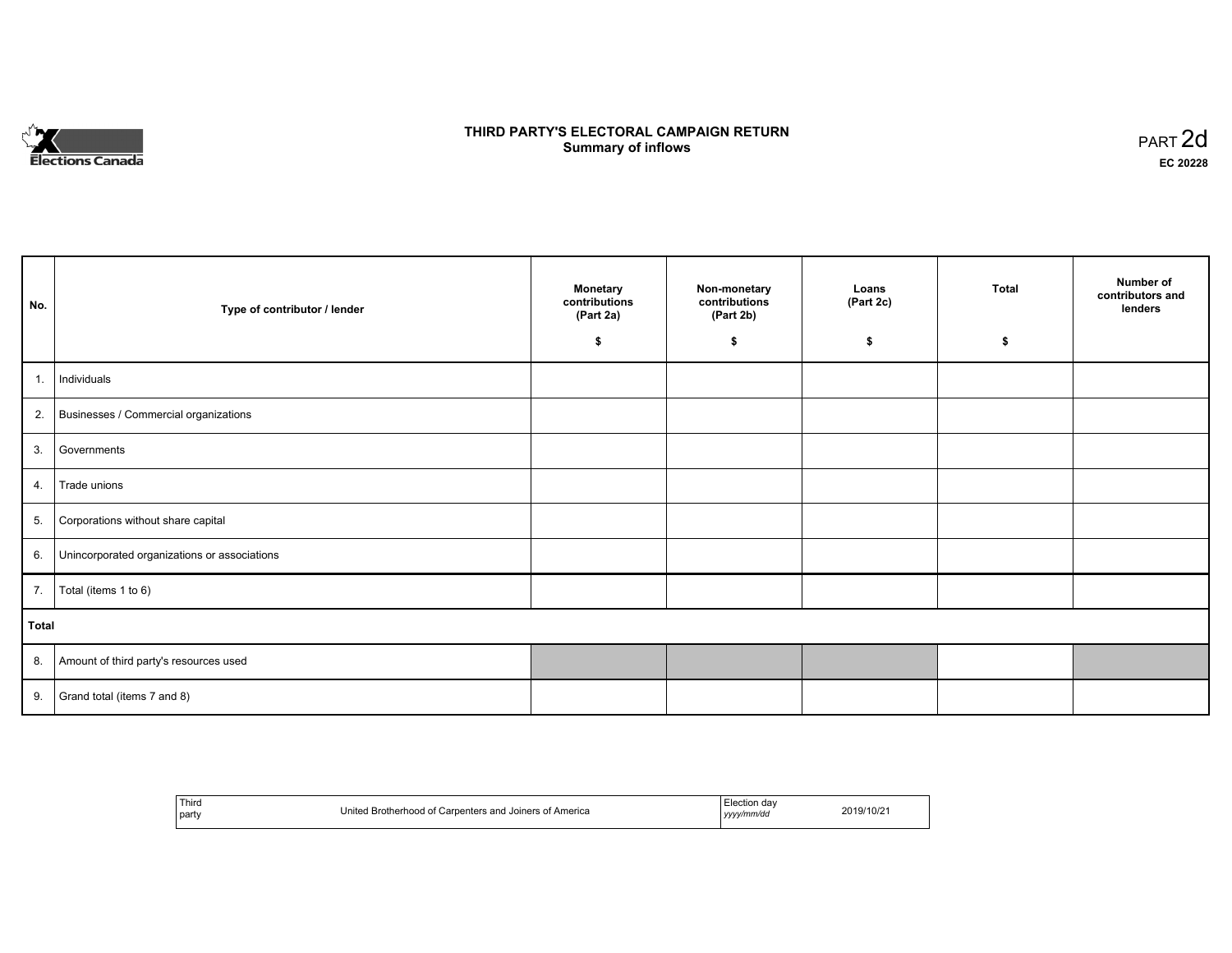

# **THIRD PARTY'S ELECTORAL CAMPAIGN RETURN Statement of expenses incurred for regulated activities that take place during the pre-election period**  *(Only applicable to a fixed-date general election)*

PART 3a **EC 20228**

For a list of expense types, expense categories and expense subcategories, refer to Annex II in the Instructions.

| No.            | Date<br>incurred<br>yyyy/mm/dd | <b>ED Code</b><br>(if applicable) | Supplier                               | <b>Expense type</b>  | <b>Expense</b><br>category                      | <b>Expense</b><br>subcategory   | <b>Starting date</b><br>of activity,<br>advertisement<br>or survey<br>yyyy/mm/dd | <b>Ending date</b><br>of activity,<br>advertisement<br>or survey<br>yyyy/mm/dd | Place of activity or<br>advertisement        | <b>Expense amount</b> |
|----------------|--------------------------------|-----------------------------------|----------------------------------------|----------------------|-------------------------------------------------|---------------------------------|----------------------------------------------------------------------------------|--------------------------------------------------------------------------------|----------------------------------------------|-----------------------|
|                |                                |                                   |                                        |                      |                                                 |                                 |                                                                                  |                                                                                |                                              | -\$                   |
|                | 2019/09/25                     |                                   | <b>RBC</b>                             | Partisan Activity    | Other                                           | Cheque Printing Fee             |                                                                                  |                                                                                |                                              | 99.80                 |
| 2              | 2019/10/01                     |                                   | <b>RBC</b>                             | Partisan Activity    | Other                                           | <b>Bank Fees</b>                |                                                                                  |                                                                                |                                              | 5.00                  |
| 3              | 2019/10/15                     |                                   | Pile Drivers Local 2404                | Partisan Advertising | Advertising                                     | <b>Mail Outs</b>                |                                                                                  |                                                                                |                                              | 3,010.86              |
| $\overline{4}$ | 2019/10/16                     |                                   | Mecancien Industriel - Locale 2182     | Partisan Advertising | Advertising                                     | <b>Mail Outs</b>                |                                                                                  |                                                                                |                                              | 2,742.99              |
| 5              | 2019/10/17                     |                                   | <b>RBC</b>                             | Partisan Activity    | <b>Other</b>                                    | Overdraft Interest              |                                                                                  |                                                                                |                                              | 0.17                  |
| 6              | 2019/10/18                     |                                   | Alberta Regional Council of Carpenters | Partisan Advertising | Advertising                                     | <b>Mail Outs</b>                |                                                                                  |                                                                                |                                              | 9,575.94              |
| $\overline{7}$ | 2019/10/21                     |                                   | B.C. Regional Council of Carpenters    | Partisan Advertising | Advertising                                     | <b>Mail Outs</b>                |                                                                                  |                                                                                |                                              | 8,478.41              |
| 8              | 2019/10/25                     |                                   | Catherine Gautry                       | Partisan Advertising | Advertising                                     | Translation of Mail Outs, Texts |                                                                                  |                                                                                |                                              | 170.34                |
| 9              | 2019/10/31                     |                                   | Alberta Regional Council of Carpenters | Partisan Advertising | Advertising                                     | Mail Outs                       |                                                                                  |                                                                                |                                              | 6,300.00              |
| 10             | 2019/10/31                     |                                   | Prime Contact Group                    | Partisan Advertising | Advertising                                     | Other-Voice Broadcast, Texts    |                                                                                  |                                                                                |                                              | 3,190.62              |
| 11             | 2019/11/01                     |                                   | <b>RBC</b>                             | Partisan Activity    | Other                                           | <b>Bank Fees</b>                |                                                                                  |                                                                                |                                              | 5.00                  |
| 12             | 2019/11/01                     |                                   | <b>RBC</b>                             | Partisan Activity    | Other                                           | <b>Bank Transaction Fees</b>    |                                                                                  |                                                                                |                                              | 5.00                  |
| 13             | 2019/11/15                     |                                   | Millwrights union Local 2736           | Partisan Advertising | Advertising                                     | <b>Mail Outs</b>                |                                                                                  |                                                                                |                                              | 1,850.88              |
| 14             | 2019/11/15                     |                                   | Certified Strategy Inc.                | Partisan Activity    | Salary, wages, &Consulting Fees Consulting Fees |                                 |                                                                                  |                                                                                |                                              | 7,350.00              |
| 15             | 2019/11/15                     |                                   | Millwright Regional Council of Ontario | Partisan Advertising | Advertising                                     | Mail Outs                       |                                                                                  |                                                                                |                                              | 5,859.57              |
| 16             | 2019/11/20                     |                                   | Quebec Regional Council                | Partisan Advertising | Advertising                                     | <b>Mail Outs</b>                |                                                                                  |                                                                                |                                              | 4,030.64              |
| 17             | 2019/12/02                     |                                   | Prairie Arctic Regional Council        | Partisan Advertising | Advertising                                     | Mail Outs                       |                                                                                  |                                                                                |                                              | 5,665.43              |
|                |                                |                                   |                                        |                      |                                                 |                                 |                                                                                  |                                                                                | Totals carried forward from previous page \$ |                       |
|                |                                |                                   |                                        |                      |                                                 |                                 |                                                                                  |                                                                                | Total \$                                     | 58,340.65             |

| <sup>1</sup> Third<br>Joiners of America،<br>ed Brotherhood of Carpenters and .<br>Initor<br>  part | Flecti<br>Election day<br>2019/10/2<br>yyyymmvaa | Page |
|-----------------------------------------------------------------------------------------------------|--------------------------------------------------|------|
|-----------------------------------------------------------------------------------------------------|--------------------------------------------------|------|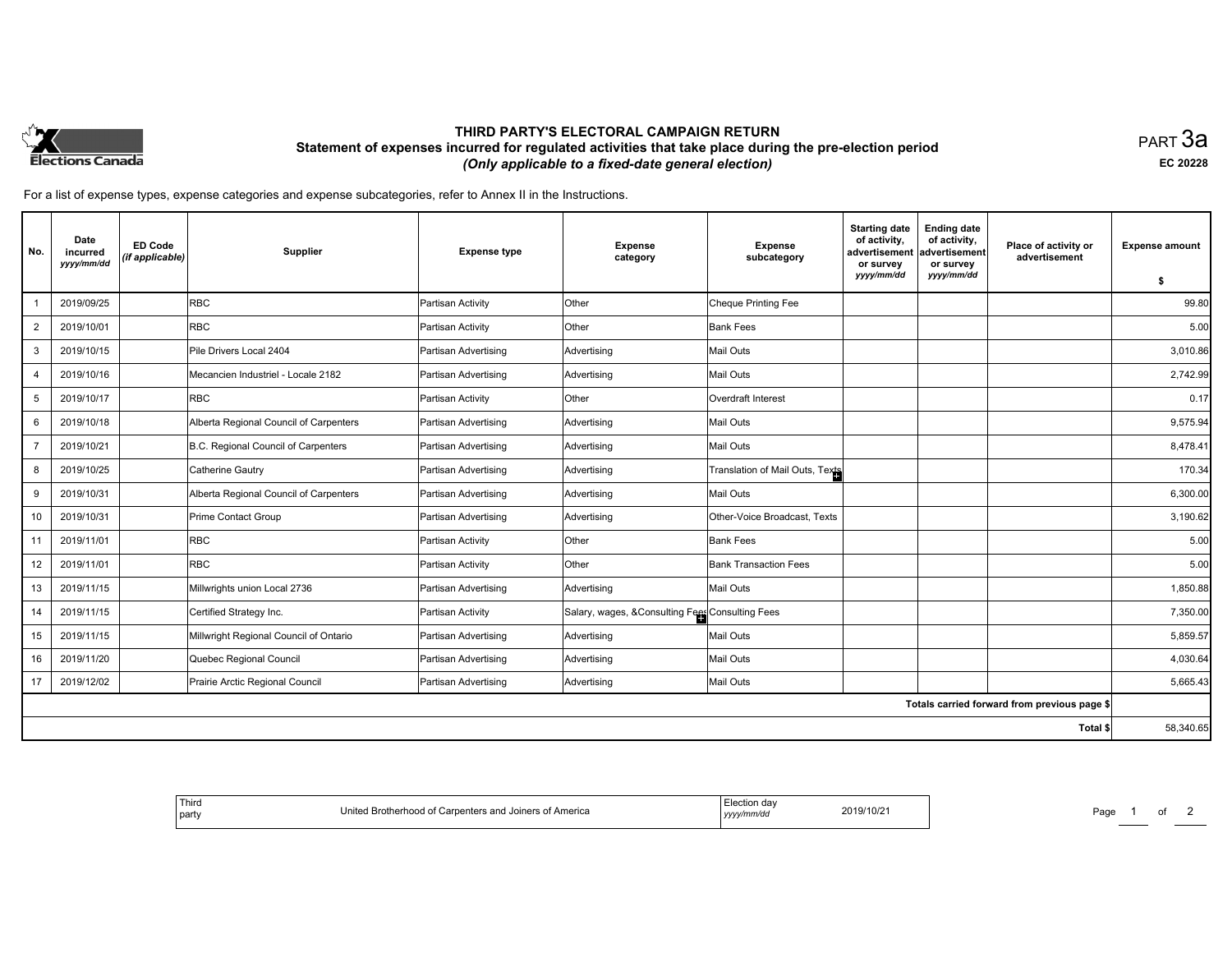

# **THIRD PARTY'S ELECTORAL CAMPAIGN RETURN Statement of expenses incurred for regulated activities that take place during the pre-election period**  *(Only applicable to a fixed-date general election)*

PART 3a **EC 20228**

For a list of expense types, expense categories and expense subcategories, refer to Annex II in the Instructions.

| No. | Date<br>incurred<br>yyyy/mm/dd | <b>ED Code</b><br>(if applicable) | Supplier                               | <b>Expense type</b>  | Expense<br>category | <b>Expense</b><br>subcategory | <b>Starting date</b><br>of activity,<br>advertisement<br>or survey<br>yyyy/mm/dd | <b>Ending date</b><br>of activity,<br>advertisement<br>or survey<br>yyyy/mm/dd | Place of activity or<br>advertisement        | <b>Expense amount</b><br>\$ |
|-----|--------------------------------|-----------------------------------|----------------------------------------|----------------------|---------------------|-------------------------------|----------------------------------------------------------------------------------|--------------------------------------------------------------------------------|----------------------------------------------|-----------------------------|
| 18  | 2019/12/02                     |                                   | <b>RBC</b>                             | Partisan Activity    | Other               | <b>Bank Transaction Fees</b>  |                                                                                  |                                                                                |                                              | 15.00                       |
| 19  | 2019/12/02                     |                                   | <b>RBC</b>                             | Partisan Activity    | Other               | <b>Bank Fees</b>              |                                                                                  |                                                                                |                                              | 5.00                        |
| 20  | 2019/12/12                     |                                   | Atlantic Canadian Regional Council     | Partisan Advertising | Advertising         | Mail Outs                     |                                                                                  |                                                                                |                                              | 13,975.86                   |
| 21  | 2019/12/12                     |                                   | Carpenters District Council of Ontario | Partisan Advertising | Advertising         | Mail Outs                     |                                                                                  |                                                                                |                                              | 67,119.15                   |
| 22  | 2020/01/02                     |                                   | <b>RBC</b>                             | Partisan Activity    | Other               | <b>Bank Transaction Fees</b>  |                                                                                  |                                                                                |                                              | 12.50                       |
| 23  | 2020/01/02                     |                                   | <b>RBC</b>                             | Partisan Activity    | Other               | <b>Bank Fees</b>              |                                                                                  |                                                                                |                                              | 5.00                        |
| 24  | 2020/02/03                     |                                   | <b>RBC</b>                             | Partisan Activity    | Other               | <b>Bank Fees</b>              |                                                                                  |                                                                                |                                              | 5.00                        |
| 25  | 2020/02/07                     |                                   | <b>RBC</b>                             | Partisan Activity    | Other               | <b>Bank Transaction Fees</b>  |                                                                                  |                                                                                |                                              | 2.50                        |
|     |                                |                                   |                                        |                      |                     |                               |                                                                                  |                                                                                |                                              |                             |
|     |                                |                                   |                                        |                      |                     |                               |                                                                                  |                                                                                |                                              |                             |
|     |                                |                                   |                                        |                      |                     |                               |                                                                                  |                                                                                |                                              |                             |
|     |                                |                                   |                                        |                      |                     |                               |                                                                                  |                                                                                |                                              |                             |
|     |                                |                                   |                                        |                      |                     |                               |                                                                                  |                                                                                |                                              |                             |
|     |                                |                                   |                                        |                      |                     |                               |                                                                                  |                                                                                |                                              |                             |
|     |                                |                                   |                                        |                      |                     |                               |                                                                                  |                                                                                |                                              |                             |
|     |                                |                                   |                                        |                      |                     |                               |                                                                                  |                                                                                |                                              |                             |
|     |                                |                                   |                                        |                      |                     |                               |                                                                                  |                                                                                |                                              |                             |
|     |                                |                                   |                                        |                      |                     |                               |                                                                                  |                                                                                | Totals carried forward from previous page \$ | 58,340.65                   |
|     | Total \$                       |                                   |                                        |                      |                     |                               |                                                                                  |                                                                                | 139,480.66                                   |                             |

| ' Thiro<br>party | s and Joiners of America<br>Jnite<br>. | ,,,,, | 019/10/21<br>$\overline{\phantom{a}}$ | Paαe<br>. . |  |  |
|------------------|----------------------------------------|-------|---------------------------------------|-------------|--|--|
|------------------|----------------------------------------|-------|---------------------------------------|-------------|--|--|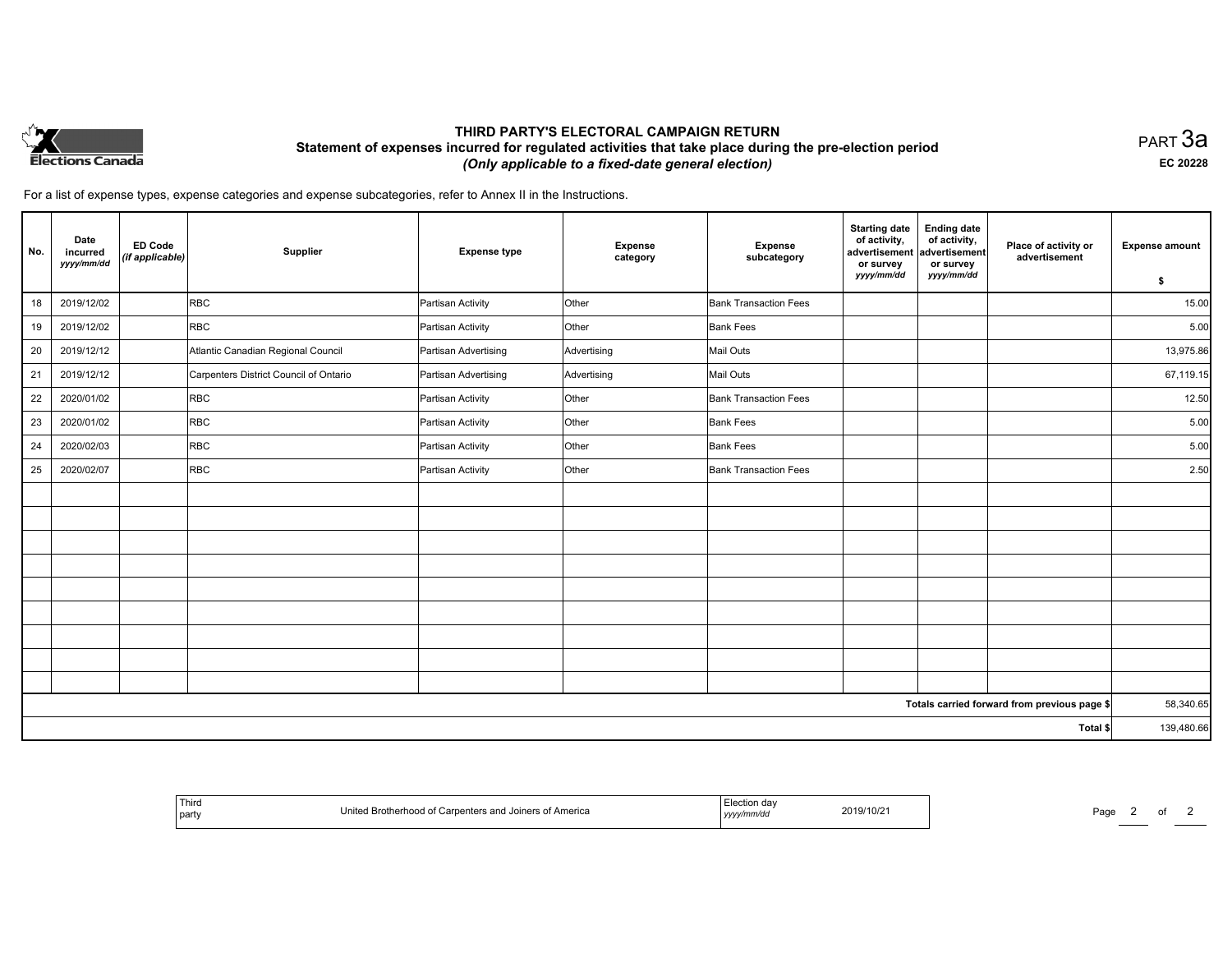

# **THIRD PARTY'S ELECTORAL CAMPAIGN RETURN Statement of expenses incurred for regulated activities that take place during the election period**<br>PART  $3b$

**EC 20228**

For a list of expense types, expense categories and expense subcategories, refer to Annex II in the Instructions.

| No. | Date<br>incurred<br>yyyy/mm/dd | ED Code<br>(if applicable) | Supplier | <b>Expense type</b> | Expense<br>category | Expense<br>subcategory | Starting date Ending date<br>of activity, of activity,<br>advertisement advertisement<br>or survey<br>yyyy/mm/dd | or survey<br>yyyy/mm/dd | Place of activity or<br>advertisement        | <b>Expense amount</b><br>\$ |
|-----|--------------------------------|----------------------------|----------|---------------------|---------------------|------------------------|------------------------------------------------------------------------------------------------------------------|-------------------------|----------------------------------------------|-----------------------------|
|     |                                |                            |          |                     |                     |                        |                                                                                                                  |                         |                                              |                             |
|     |                                |                            |          |                     |                     |                        |                                                                                                                  |                         |                                              |                             |
|     |                                |                            |          |                     |                     |                        |                                                                                                                  |                         |                                              |                             |
|     |                                |                            |          |                     |                     |                        |                                                                                                                  |                         |                                              |                             |
|     |                                |                            |          |                     |                     |                        |                                                                                                                  |                         |                                              |                             |
|     |                                |                            |          |                     |                     |                        |                                                                                                                  |                         |                                              |                             |
|     |                                |                            |          |                     |                     |                        |                                                                                                                  |                         |                                              |                             |
|     |                                |                            |          |                     |                     |                        |                                                                                                                  |                         |                                              |                             |
|     |                                |                            |          |                     |                     |                        |                                                                                                                  |                         |                                              |                             |
|     |                                |                            |          |                     |                     |                        |                                                                                                                  |                         |                                              |                             |
|     |                                |                            |          |                     |                     |                        |                                                                                                                  |                         |                                              |                             |
|     |                                |                            |          |                     |                     |                        |                                                                                                                  |                         |                                              |                             |
|     |                                |                            |          |                     |                     |                        |                                                                                                                  |                         |                                              |                             |
|     |                                |                            |          |                     |                     |                        |                                                                                                                  |                         |                                              |                             |
|     |                                |                            |          |                     |                     |                        |                                                                                                                  |                         |                                              |                             |
|     |                                |                            |          |                     |                     |                        |                                                                                                                  |                         |                                              |                             |
|     |                                |                            |          |                     |                     |                        |                                                                                                                  |                         |                                              |                             |
|     |                                |                            |          |                     |                     |                        |                                                                                                                  |                         | Totals carried forward from previous page \$ |                             |
|     | Total \$                       |                            |          |                     |                     |                        |                                                                                                                  |                         |                                              |                             |

| Third<br>  party | America<br>$M \cap f$ carne<br><b>Ininora</b><br><b>Brothern</b><br>Allenca<br>$-1111$ | ,,,, | 2019/10/2 | ⊶כ<br>-au |
|------------------|----------------------------------------------------------------------------------------|------|-----------|-----------|
|------------------|----------------------------------------------------------------------------------------|------|-----------|-----------|